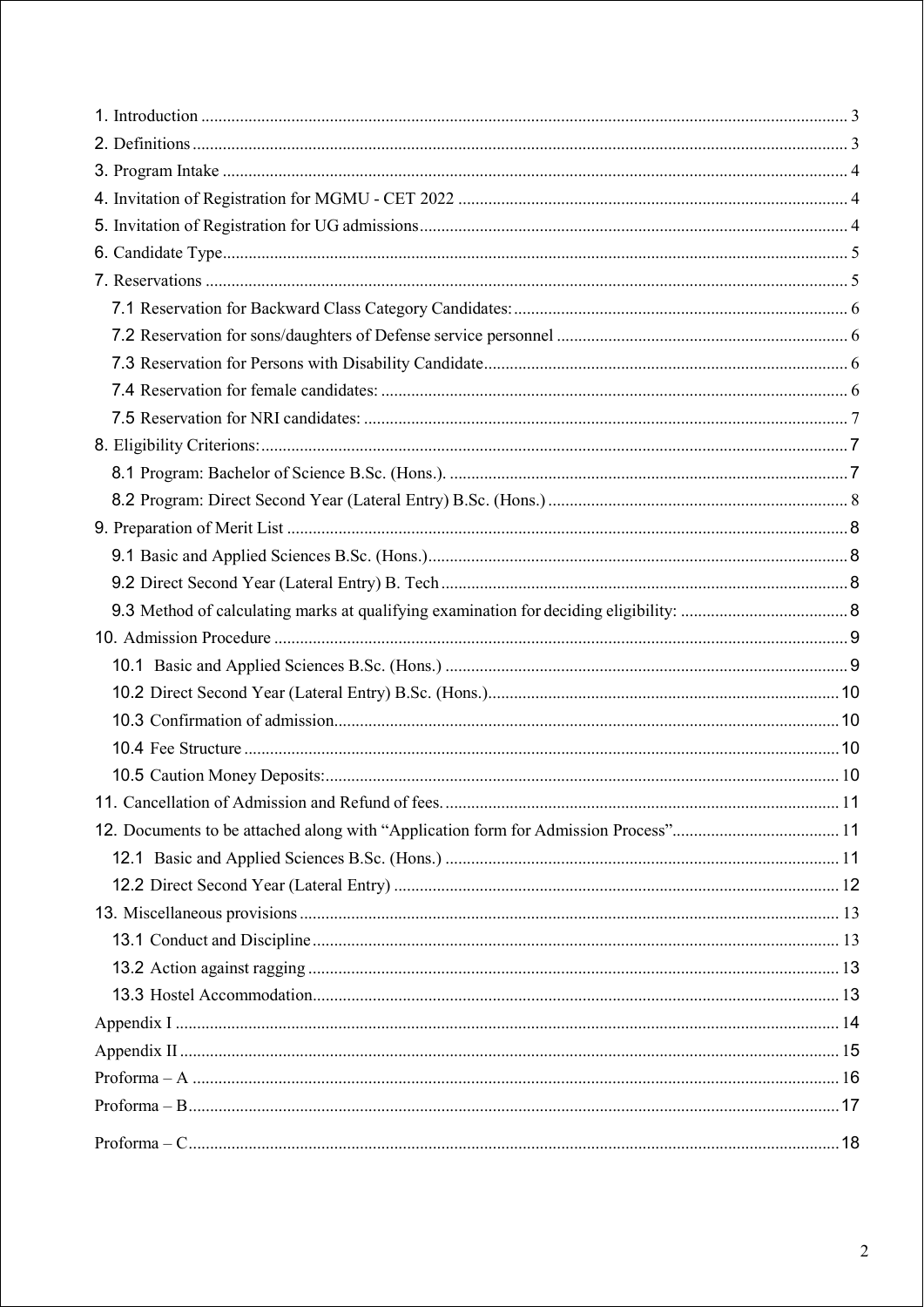#### 1. Introduction

As per the Maharashtra Act No XXVI of 2019 the MGM University, Aurangabad has published the rules to regulate the admissions to the First year Full Time Professional Undergraduate Programs.

This brochure gives information regarding the eligibility and rules of admission to First year Full Time Professional Undergraduate Programs in MGM University, Aurangabad. This also provides information about invitation of registrations for admission, distribution of seats, details of reservation, various stages of admission process, refund of fees, etc.

All the decisions taken in relation to admission to First-year of programs, by the Competent Authority shall be final and binding on all concerned.

#### 2. Definitions

- (a) "Act" means The MGM University, Aurangabad (Regulation of Admissions and Fees) Act, 2019 (Act XXVI of2019);
- (b) "All India Seats" means seats available to an eligible Indian National Candidate;
- (c) "Application form" means prescribed form filled up online by the Candidate for admission;
- (d) "Competent Authority" means the Registrar of MGM University, Aurangabad
- (e) "Programs" means the full time Undergraduate Programs in Engineering and Technology and Architecture.
- (f) "Eligible Candidates" mean the candidates who are eligible for different professional programs as notified by the MGM University Act;
- (g) "SSC" means the Secondary School Certificate (Standard X) examination conducted by Maharashtra State Board of Secondary and Higher Secondary Education or its equivalent certificate awarded by a recognized Board;
- (h) "HSC" means the Higher Secondary School Certificate (Standard XII) examination conducted by Maharashtra State Board of Secondary and Higher Secondary Education or its equivalent certificate awarded by a recognized Board;
- (i) "MGMU CET 2022" means Engineering Entrance Examination conducted by the MGM University, Aurangabad;
- (j) "MHT CET 2022" means Common Entrance Test conducted by the Government of Maharashtra;
- (k) "Inter-Se-Merit" means the order of merit declared by the MGM University, Aurangabad in respect of various classes/ category of Candidates;
- (l) "Qualifying Examination" means examinations on the basis of which a candidate becomes eligible for admission or its equivalent examination;
- (m) "JEE Main" means Joint Entrance Examination conducted by the National Testing Agency (NTA), New Delhi for the concerned academic year;
- (n) "Supernumerary Seats" means seats which are over and above the sanctioned intake approved by the appropriate authority and the government, from time to time.
- (o) "Medical Authority" means Civil Surgeon;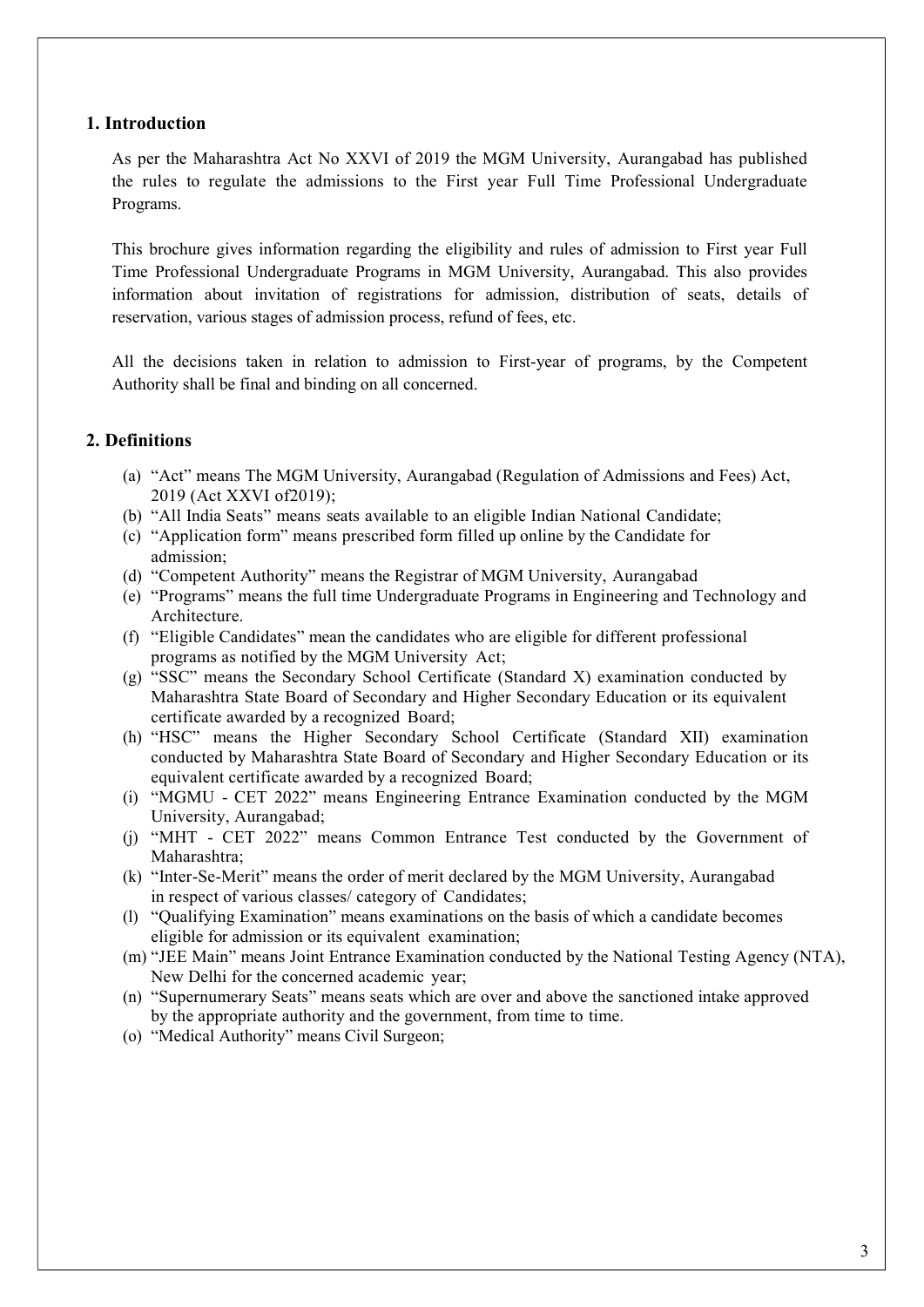#### 3. Program Intake

#### UG Programs:

| <b>Name of The Program</b>                               | <b>Approved Intake (AI)</b> | <b>Duration</b> |
|----------------------------------------------------------|-----------------------------|-----------------|
| B.Sc. (Hons.) Biotechnology                              | 60                          | 4 Years         |
| B.Sc. (Hons.) Bioinformatics                             | 40                          | 4 Years         |
| B.Sc. (Hons.) Microbiology                               | 40                          | 4 Years         |
| B.Sc. (Hons.) Food Technology $\&$<br>Processing         | 60                          | 4 Years         |
| (Hons.) Food Nutrition $\&$<br>B.Sc.<br><b>Dietetics</b> | 40                          | 4 Years         |

#### Last Year Vacancy and Lateral Entry Seats for Maharashtra State and All India Candidates are calculated as given below:

| Maharashtra State<br>Candidate                                                                                                                                                                                                  | Last Year Vacancy=(40% of Biotechnology,<br>Bioinformatics, Microbiology, Food<br>Technology & Processing)- (Total number of<br>candidates promoted to Second Year in the<br>current year under this quota) | Lateral Entry = $40\%$<br>of $(10\% \text{ of AI})$ |
|---------------------------------------------------------------------------------------------------------------------------------------------------------------------------------------------------------------------------------|-------------------------------------------------------------------------------------------------------------------------------------------------------------------------------------------------------------|-----------------------------------------------------|
| Last Year Vacancy=(60% of Biotechnology,<br>Bioinformatics, Microbiology, Food Technology &<br>Processing)- (Total number of candidates promoted<br>All India Candidate<br>to Second Year in the current year under this quota) |                                                                                                                                                                                                             | Lateral Entry= $60\%$ of<br>$(10\% \text{ of AI})$  |

#### 4. Invitation of Registration for MGMU - CET 2022

The candidates should register online on www.mgmu.ac.in or www.udict.mgmu.ac.in or www.mgmibt.com for entrance test conducted by MGM University, Aurangabad.

#### 5. Invitation of Registration for UG admissions

The Competent Authority shall invite online registrations from candidates for participating in admission process to the professional courses for which MGMU - CET 2022 is required for the academic year 2022-23.

The candidates seeking admissions to the professional programs have the following seats available.

Maharashtra State Seats and All India Seats- For these seats the candidates shall apply to the Competent Authority for admission through Admission Process on www.mgmu.ac.in or www.udict.mgmu.ac.in or www.mgmibt.com

For all Undergraduate program's allocation of seats for Maharashtra State Candidature is 40% and for All India Candidature is 60%. Five percent (5%) of seats within "Approved Intake" will be allowed for admission under NRI category.

#### Important dates for UG admissions (Tentative dates of admission process are as follows)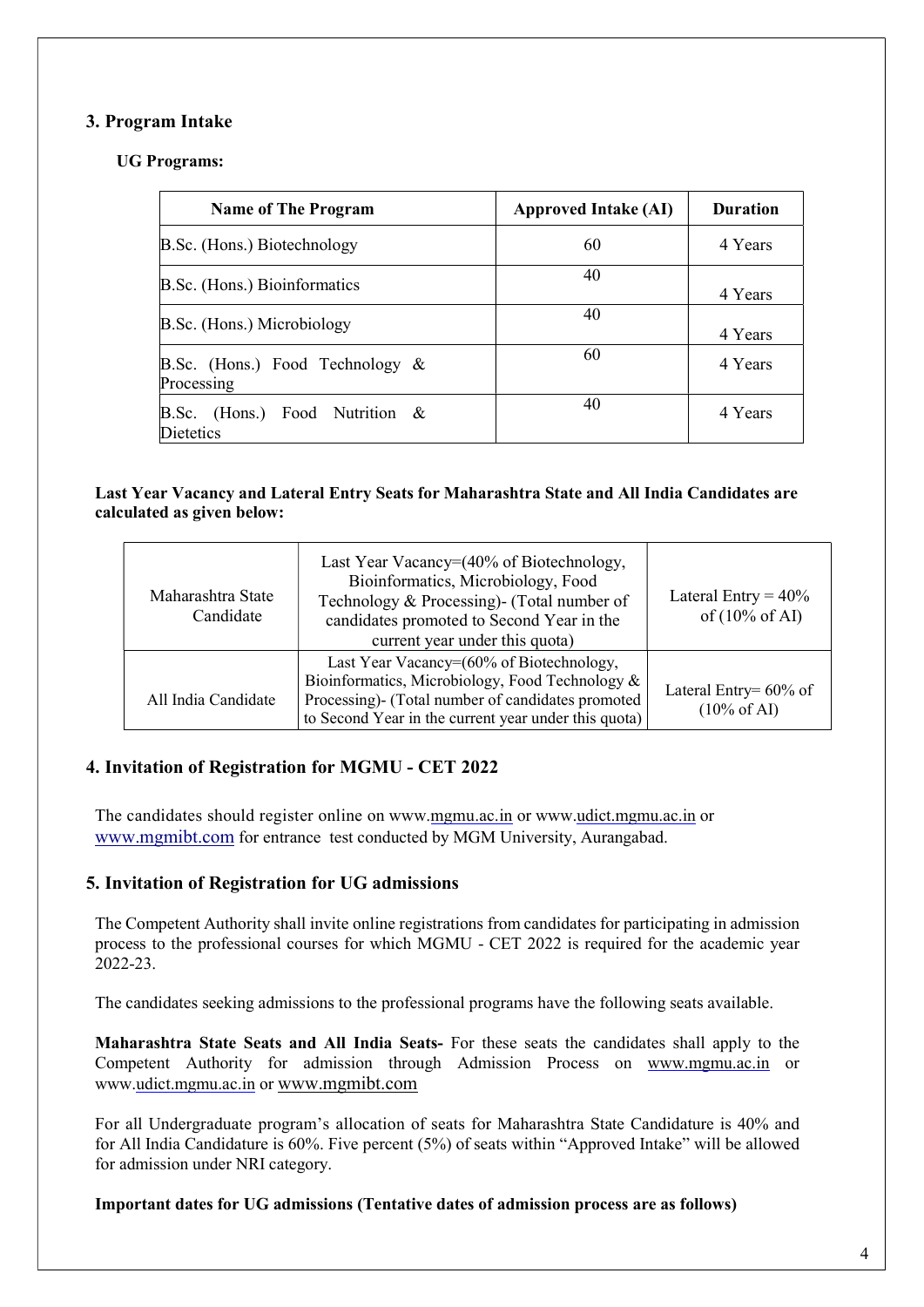- 1. Online registration starts: Started and Application form is available on www.mgmu.ac.in or www.udict.mgmu.ac.in or www.mgmibt.com
- 2. Last date for online registration: Till cut-off date
- 3. Admission round details will be displayed on the website and admission officenotice board.
- 4. Commencement of classes of first year will be communicated to admit students.
- 5. Cut-off date of admission: As per AICTE circulars.

#### 6. Candidate Type

Basic & Applied Sciences- B.Sc. (Hons.): Biotechnology, Bioinformatics, Microbiology, Food Technology & Processing

#### 1. Maharashtra State Candidates:

Candidate who is either Domicile of Maharashtra and/ or is born in Maharashtra;

#### 2. All India Candidates:

The Candidates having Indian Nationality are eligible under this Category.

#### 3. NRI Candidates: (\*NRI Seats are based on UGC/AICTE norms)

The following candidates are eligible under this category,

i) The candidate must be of Indian origin and settled in a foreign country.

ii) Indian citizens' children staying abroad for business or employment are also considered as NRI.

#### 7. Reservations

All the reservations given below shall be applicable to candidates belonging to Maharashtra State only subject to the fulfillment of the eligibility criteria specified by MGM University, Aurangabad from time to time.

#### 7.1 Reservation for Backward Class Category Candidates:

The percentage of seats reserved for candidates of backward class categories belonging to Maharashtra State is as given below. The percentage of reservation is the percentages of the seats available for Maharashtra state candidates. Backward class candidates shall claim the category to which they belong at the time of submission of application form.

| Sr.<br>No. | Category of Reservation                                            | Percentage<br>Of seats Reserved |
|------------|--------------------------------------------------------------------|---------------------------------|
| 01         | Scheduled Castes and Schedule Caste converts<br>to Buddhism $(SC)$ | 13.0 $%$                        |
| 02         | Schedule Tribes (ST)                                               | $7.0\%$                         |
| 03         | VimuktaJati (VJ)/ De Notified Tribes (DT) (NT -A)                  | $3.0\%$                         |
| 04         | Nomadic Tribes 1 (NT-B)                                            | 2.5%                            |
| 05         | Nomadic Tribes 2 (NT-C)                                            | 3.5%                            |
| 06         | Nomadic Tribes 3 (NT-D)                                            | $2.0\%$                         |
| 07         | Other Backward Classes (OBC)                                       | 19.0%                           |
|            | Total                                                              | 50.0%                           |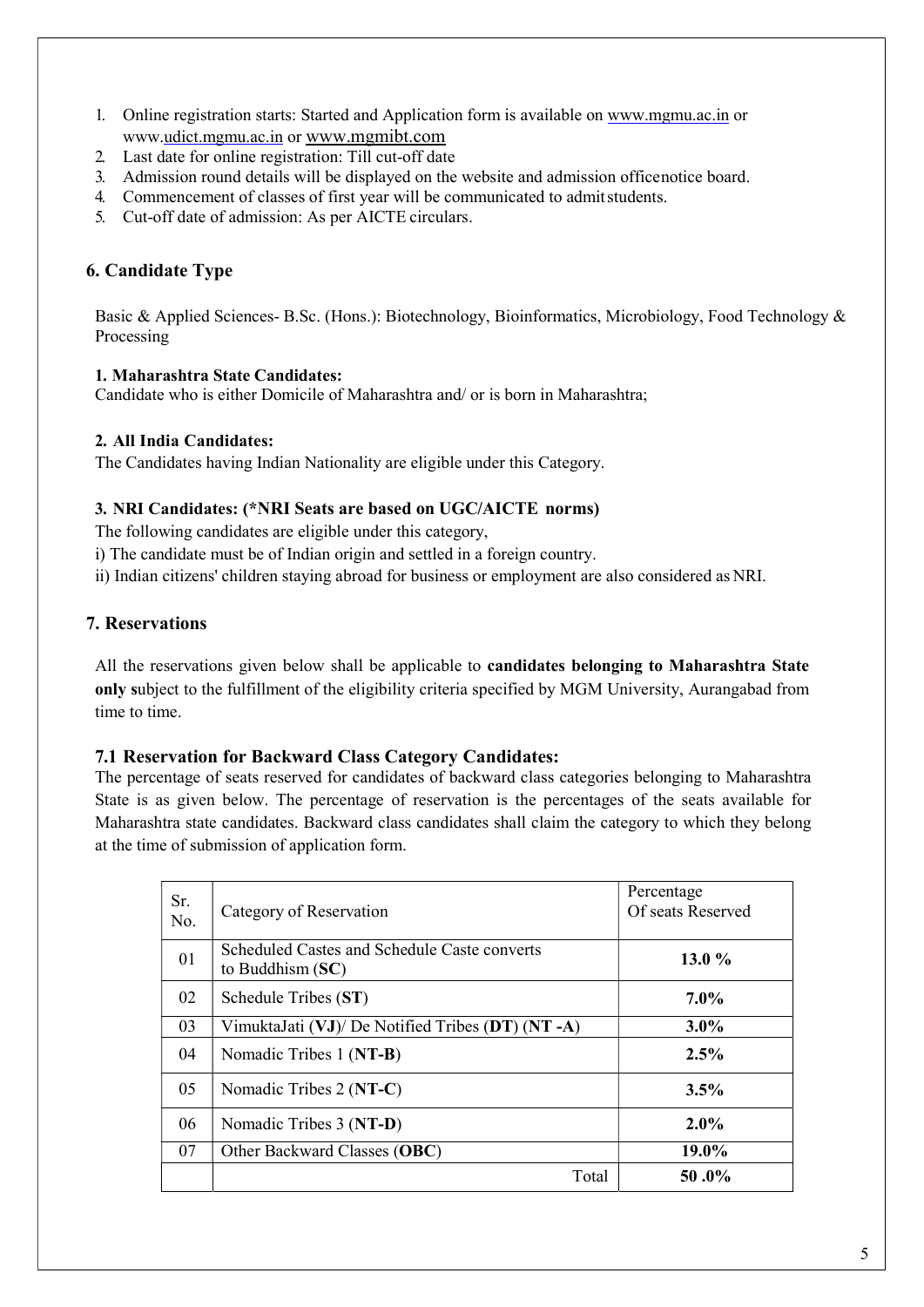#### 7.2 Reservation for sons/daughters of Defense service personnel:

Five percent (5%) seats of the total sanctioned intake of an institute, subject to a maximum of five (5) seats shall be reserved for Children of ex- service personnel who are Domiciled in Maharashtra State (DEF-1), Children of active service personnel who are Domiciled in Maharashtra State (DEF-2), Children of active service personnel (DEF-3) who are transferred to Maharashtra State but are not domiciled in Maharashtra State, or who are not domiciled in Maharashtra State but their families are stationed in Maharashtra State under the provision of retention of family accommodation at the last duty station ungrounds of children's education provided further that, such candidate should have appeared and passed the HSC examination from a school/college situated in the State of Maharashtra.

- (I) These seats are within the sanctioned intake and are available as State Level seats.
- (II) A combined single merit list of all eligible DEF1, DEF2 and DEF3candidates shall be prepared.
- (III) Candidates claiming these seats shall produce additional documents in Proforma A.
- (IV) This provision is NOT available to the children of CIVILIAN STAFF who is working /who has worked in the Indian Defense Service.

#### 7.3 Reservation for Persons with Disability Candidate:

Five seats of total sanctioned intake under admission procedure shall be reserved for Candidates having following minimum 40% benchmark disability.

| Locomotor disability           | Intellectual disability        |
|--------------------------------|--------------------------------|
| Leprosy cured person           | Specific learning disabilities |
| Cerebral palsy                 | Autism spectrum disorder       |
| Dwarfism                       | Mental illness                 |
| Muscular dystrophy             | Multiple sclerosis             |
| Acid attack victims            | Parkinson's disease            |
| <b>Blindness</b>               | Hemophilia                     |
| Low-vision                     | <b>Thalassemia</b>             |
| Deaf                           | Sickle cell disease            |
| Hard of hearing                | Multiple Disabilities          |
| Speech and language disability |                                |

A single merit list of all eligible candidates shall be prepared. The allotment of seats reserved for the Candidates with Disability shall be done on the basis of an inter-se merit. These seats are available for Maharashtra state domiciled candidates only.

The candidates claiming reservation under this category shall submit the certificates from the medical authority competent for issuing such certificate. The certificate should clearly state that the extent of disability is not less than 40% (Forty percent) and the disability is permanent in nature.

#### 7.4 Reservation for female candidates:

As per the provisions in Government Resolution No. GEC-1000/ (123/2000)/ Tech. Edu. -1, dated 17th April, 2000, 30% seats shall be reserved for female candidates. There shall be no reservation for Female candidates under Defense, Persons with Disability and Orphan categories.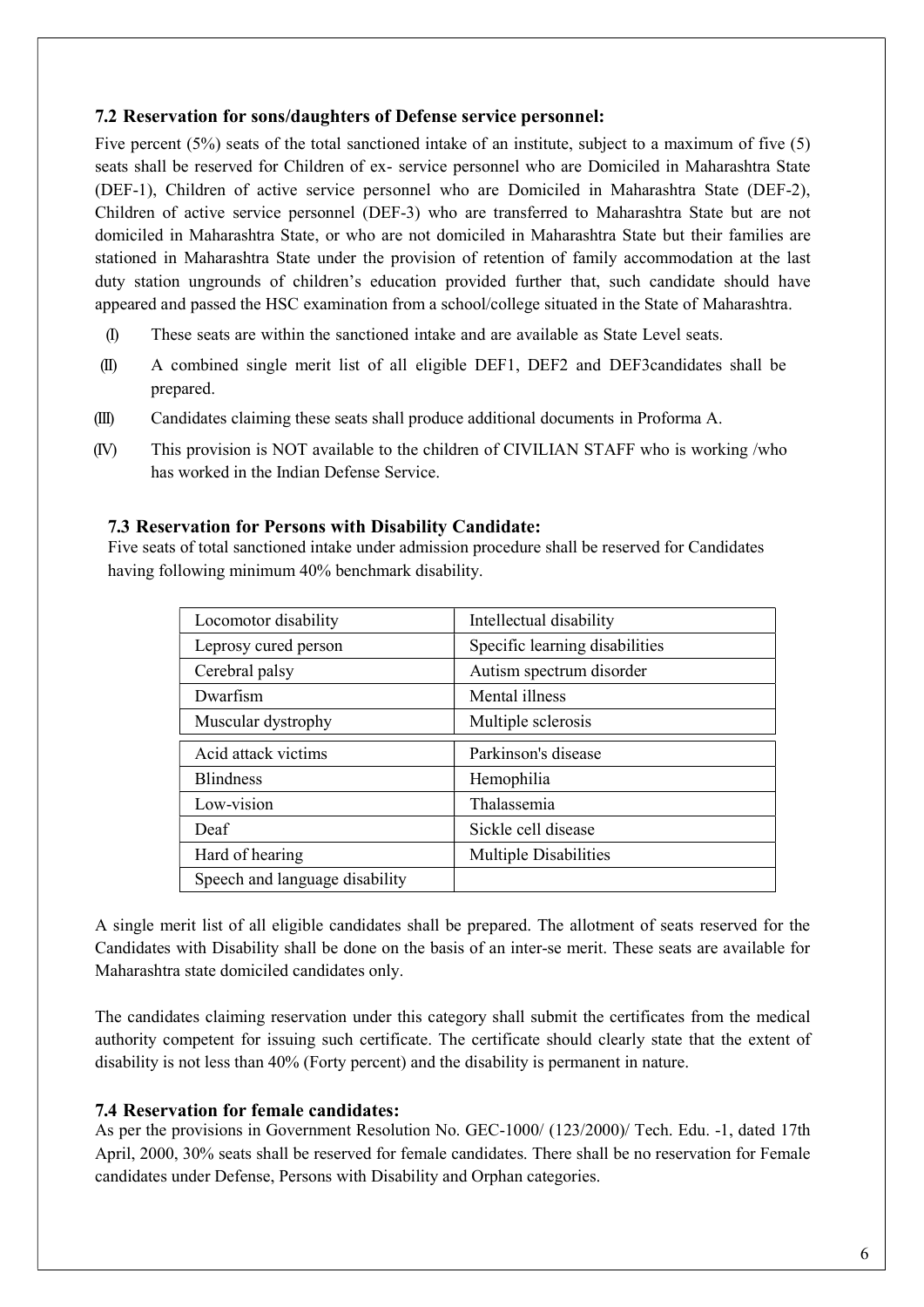#### 7.5 Reservation for NRI candidates:

Five percent (5%) of seats within "Approved Intake" shall be allowed for admission under NRI category.

#### 8. Eligibility Criterions:

#### 8.1 Program: Bachelor of Science (B.Sc.): Biotechnology, Bioinformatics, Microbiology, Food Technology & Processing

#### Maharashtra State Candidate:

- (i) The Candidate should be an Indian National and having domicile of Maharashtra state and/or born in Maharashtra state.
- (ii) Passed HSC or its equivalent examination with Biology as compulsory subjects along with Mathematics/ Physics /Chemistry / Computer Science / Electronic science / Information Technology / Informatics Practices / Biotechnology / Technical vocational subject / Agriculture / Engineering Graphics / Business Studies / Entrepreneurship and obtained at least 45% marks (at least 40% marks, in case of Backward class categories and Persons with Disability candidates belonging to Maharashtra State only) in the above subjects taken together and the candidate should have appeared in MGMU - CET 2022/ MHT-CET 2022/PERA CET 2022 and should obtain non zero score in MGMU - CET 2022/ MHT-CET 2020/PERA CET 2020. However, preference shall be given to the candidate obtaining non-zero positive score in MGMU - CET 2022 over the candidates who obtained non-zero score in MHT-CET 2022/ PERA-CET 2022.

#### OR

(iii) Passed Diploma in Basic and Applied Sciences obtained at least 45% marks (at least 40% marks, in case of Backward class categories and Persons with Disability candidates belonging to Maharashtra State only).

#### All India Candidates:

- (i) The Candidate should be an Indian National.
- (ii) Passed HSC or its equivalent examination with Physics and Mathematics as compulsory subjects along with Chemistry / Computer Science / Electronic science / Information Technology / Biology / Informatics Practices / Biotechnology / Technical vocational subject / Agriculture / Engineering Graphics / Business Studies / Entrepreneurship and obtained at least 45% marks (at least 40% marks, in case of Backward class categories and Persons with Disability candidates belonging to Maharashtra State only) in the above subjects taken together and candidate should have appeared in MGMU - CET 2022/ JEE Mains Paper-I/ MHT-CET 2022/ PERA-CET 2022 and should obtain non-zero score in MGMU - CET 2022/ JEE Mains Paper-I/ MHT-CET 2022/ PERA-CET 2022. However, preference shall be given to the candidate obtaining non-zero positive score in JEE Mains Paper-I over the candidates who obtained non-zero score in MGMU - CET 2022/ MHT-CET 2022/ PERA-CET 2022.

#### OR

(iii) Passed Diploma in Engineering and Technology and obtained at least 45% marks (at least 40% marks, in case of Backward class categories and Persons with Disability candidates belonging to Maharashtra State only)

#### NRI \* Candidate (\*NRI Seats are based on AICTE norms):

- (i) The Candidate should be an Indian National.
- (ii) The candidate should have passed HSC or its equivalent examination with Physics and Mathematics as compulsory subjects along with Chemistry / Computer Science / Electronic science / Information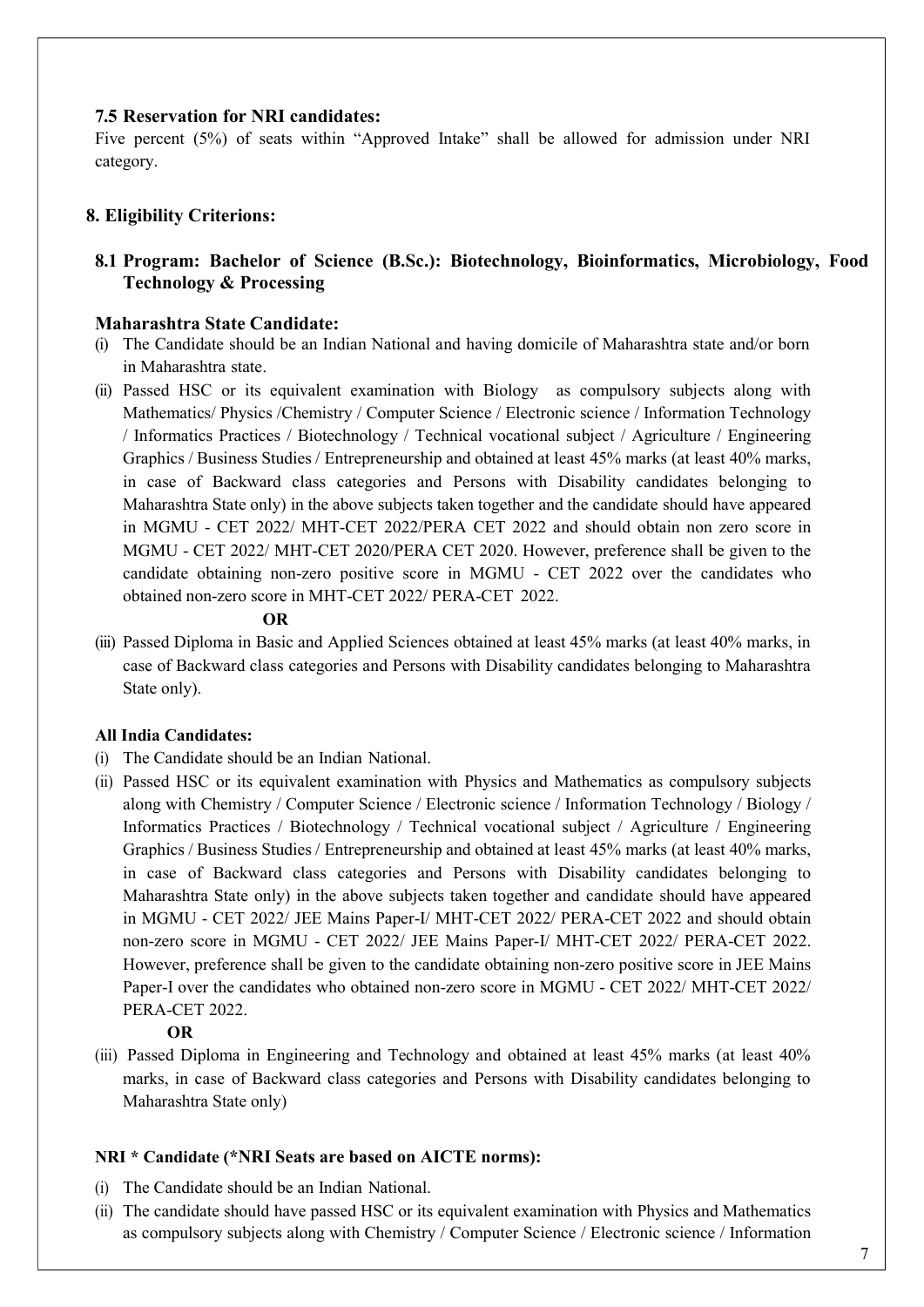Technology / Biology / Informatics Practices / Biotechnology / Technical vocational subject / Agriculture / Engineering Graphics / Business Studies / Entrepreneurship and obtained at least 45% marks in the above subjects taken together.

#### 8.2 Program: Direct Second Year (Lateral Entry) B. Sc.(Hons.)

- (a) For Maharashtra State and All India Candidature Candidates:
	- (i) The Candidate should be an Indian National;
	- (ii) Passed Diploma Course in Basic & applied Sciences with at least  $45\%$  marks  $(40\%$  marks in case of candidates of backward class categories and Persons with Disability belonging to Maharashtra State only) in appropriate branch of Engineering and Technology from an All-India Council for Technical Education or Central or State Government approved Institution or its equivalent; OR
	- (iii) Passed B.Sc. (Bachelor of Science) Degree from a University Grants Commission (UGC) or Association of Indian Universities recognized University with at least 45% marks (40% in case of candidates of backward class categories and Persons with Disability belonging to Maharashtra State only) and passed HSC with Mathematics as a subject. Provided that students belonging to this category shall clear the subjects of Engineering Graphics/ Engineering Drawing and Engineering Mechanics of the first year Engineering Program along with second year subjects.

#### 9. Preparation of Merit List

#### 9.1 Basic & Applied Sciences B.Sc. (Hons.): Biotechnology, Bioinformatics, Microbiology, Food Technology & Processing

- 1. All eligible candidates who have submitted an application form on or before the last date specified shall be assigned a merit number.
- 2. Separate merit lists will be prepared on the basis of MGMU CET 2022 score, MHT-CET 2022 score, JEE (Mains Paper-I) 2022 score and PERA-CET 2022 score.
- 3. The candidates are required to follow admission procedure and schedule declared from time to time at the admission office of MGM University, Aurangabad and www.mgmu.ac.in or www.udict.mgmu.ac.in or www.mgmibt.comwebsites.

#### 9.2 Direct Second Year (Lateral Entry) B. Sc. (Hons.)

- 1. The merit list shall be prepared on the basis of marks obtained by the Candidate on the basis of which Diploma / B.Sc. / D.Voc. is awarded by the examining authority.
- 2. Preference is given to Diploma candidates and if any seat remains vacant, it is offered to B.Sc. / D.Voc. candidates

#### 9.3 Method of calculating marks at qualifying examination for deciding eligibility:

While deciding the eligibility of the Candidates the following procedure shall be adopted:

- (a) The percentage of marks shall be calculated by rounding off to the nearest integer. i.e., if the percentage of marks comes out to be 44.50% to 44.99% then it shall be rounded to 45% and if the percentage of marks comes out to be 44.01% to 44.49%, shall be rounded to 44% for deciding the eligibility.
- (b) If letter grades are assigned at SSC, HSC, Diploma, Bachelor of Science, its equivalent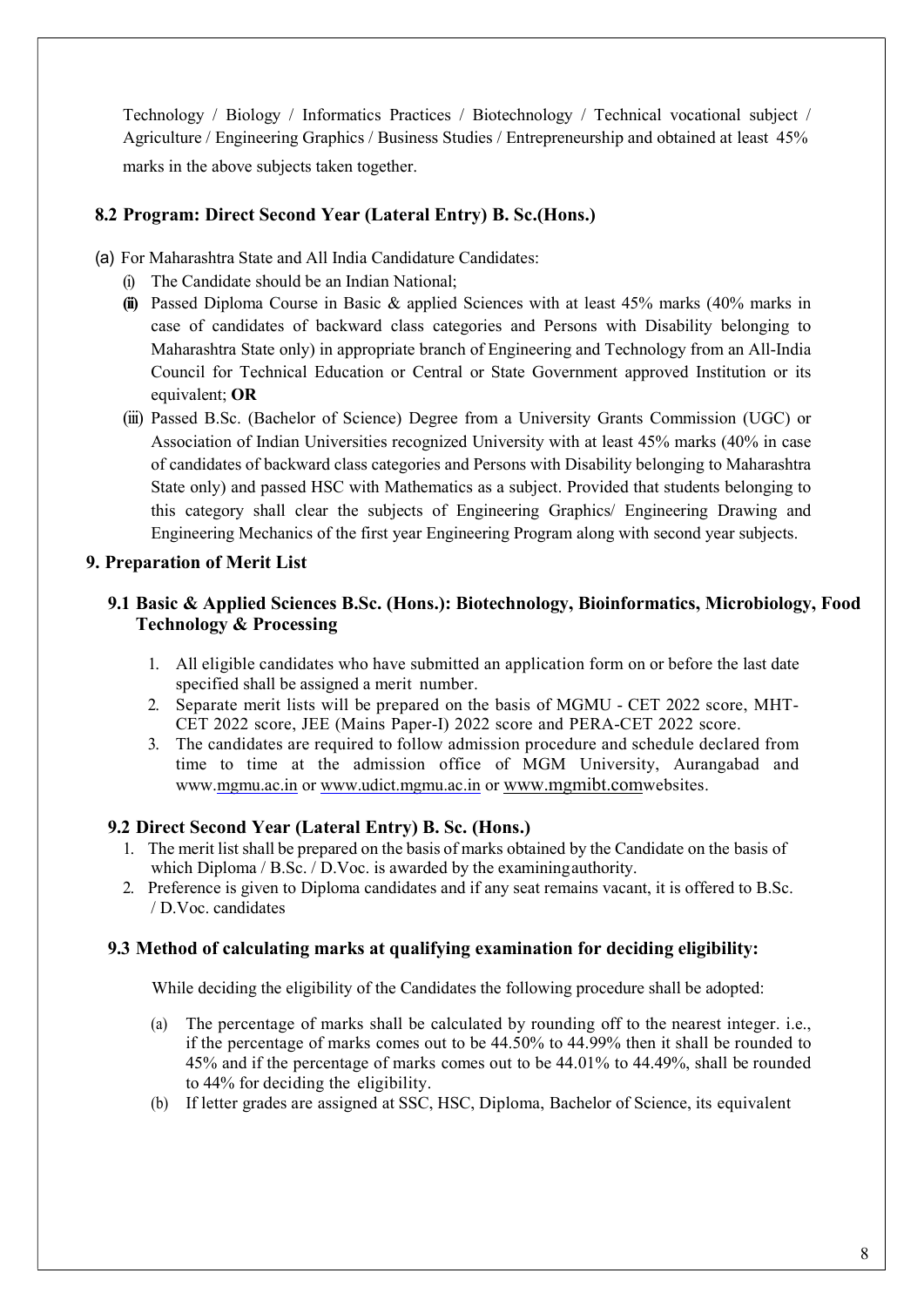examination, the candidate must submit the certificate of conversion of letter grades into equivalent marks from the concerned Competent Authority or Board at the time of submission of application form. The eligibility shall be decided based on equivalent marks.

- (c) The Grades or Marks are considered based on which the class of Degree is awarded.
- (d) In case of tie for B.Tech. admissions, the relative merit of Candidates shall be resolved in the following order of preference and the methodology as specified below, -
	- (a) Higher marks or score in Mathematics at MGMU CET 2022 score
	- (b) Higher marks or score in Physics at MGMU CET 2022 score
	- (c) Higher marks or score in Chemistry at MGMU CET 2022 score
	- (d) Higher percentage of marks in Board or qualifying examination for Physics, Mathematics and Chemistry taken together;
	- (e) Higher percentage of marks in the subject Mathematics at HSC;
	- (f) Higher percentage of marks in the subject Physics at HSC;
	- (g) Higher percentage of marks in Aggregate at HSC.
- (e) In case of tie for Direct Second Year (Lateral Entry) Admissions, the relative merit of different Candidatures shall be resolved in the following order of preference and the methodology as specified below, -
	- (a) Higher percentage of marks in SSC;
	- (b) Higher percentage of marks in Mathematics at SSC;
	- (c) Higher percentage of marks in Science at SSC;
	- (d) Higher percentage of marks in English at SSC.

#### 10. Admission Procedure

#### 10.1 Basic & Applied Sciences B.Tech. (Hons.): Biotechnology, Bioinformatics, Microbiology, Food Technology & Processing

The MGM University, Aurangabad shall admit Candidates through the Admission Procedure as referred to in Section 35 of The MGM University Act 2019. The stages of Admission Procedure shall be as stated below:

#### Display or Publishing of Information Brochure.

The Information Brochure shall be published on the website.

#### Filling Online Application form for Admission Process and MGMU - CET 2022.

All the aspiring candidates shall register their name on the official website. The candidate shall fill in the Online Application form for admission and MGMU - CET 2022.

For admissions the eligible candidates aspiring for admission shall apply, by paying required fees as given below through online mode (Credit Card/ Debit Card/ Net Banking).

| Application form for Admission and MGMU<br>$-$ CET 2022                                                                             | For all Candidates  |
|-------------------------------------------------------------------------------------------------------------------------------------|---------------------|
| <b>Basic &amp; Applied Sciences (UG)</b><br>Biotechnology, Bioinformatics, Microbiology,<br><b>Food Technology &amp; Processing</b> | $\text{Rs.} 1500/-$ |

- The registration fee is non-refundable.
- The candidate should read the information brochure published on the website carefully.
- The candidate should fill in the Online Application form as per the notified schedule for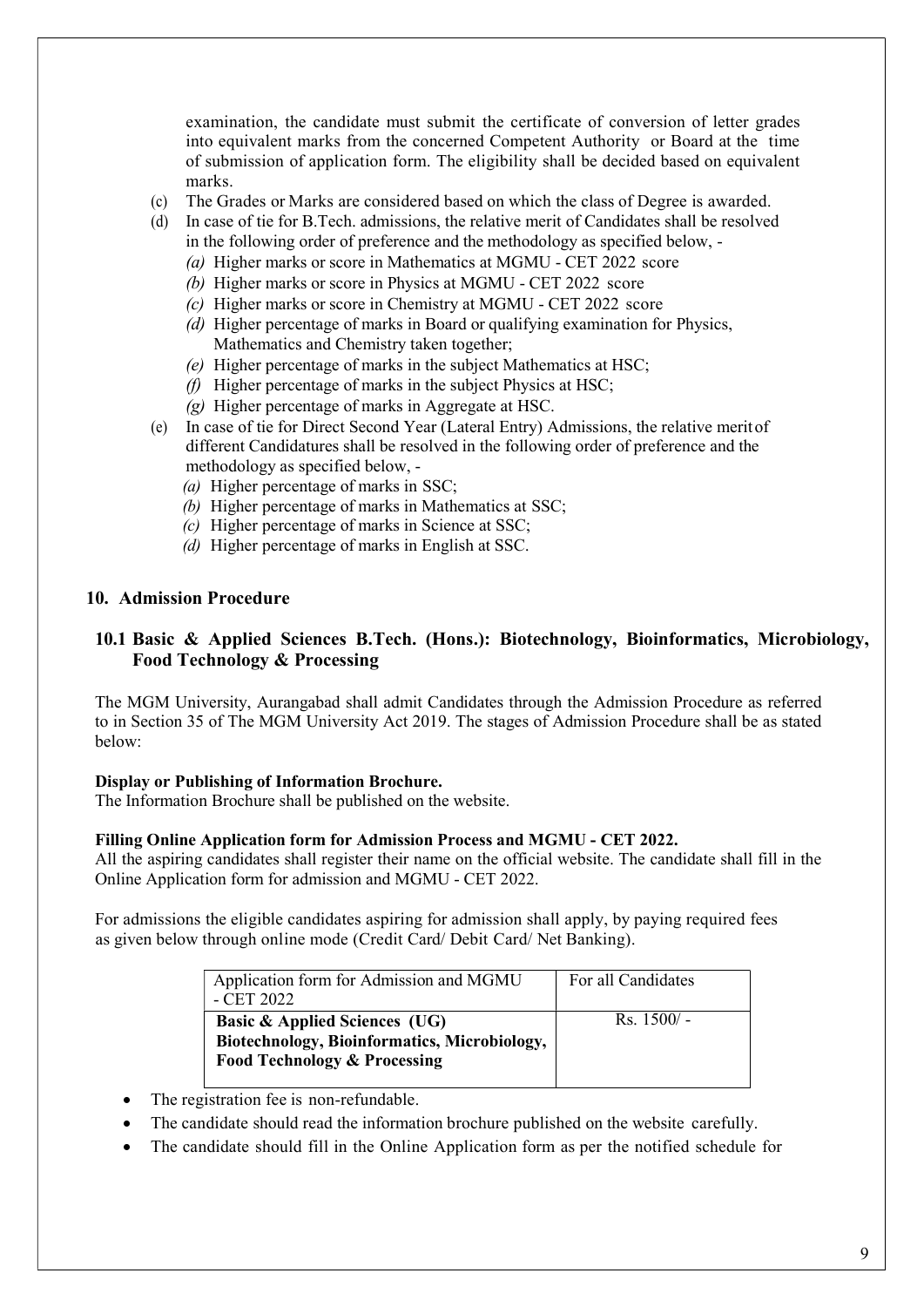respective admission.

- The Candidates will also be able to fill in Online Application form and upload the scanned copies of the required documents through any computer connected to internet from home or any other place.
- Candidates are required to fill in all the details as per the instructions and Upload scanned images of valid necessary original documents as per the requirement of admission while filling online application form.
- Final merit lists will be displayed on the www.udict.mgmu.ac.in website.

#### 10.2 Direct Second Year (Lateral Entry) B. Sc. (Hons.): Biotechnology, Bioinformatics, Microbiology, Food Technology & Processing

- (a) The candidate should fill in the Online Application Form as per the notified schedule.
- (b) Display or Publishing of Provisional merit list, Submission of grievances, if any, and Display or Publishing of Final Merit Lists;
	- (i) Provisional Merit List of eligible candidates will be displayed on the website.
	- (ii) For discrepancy if any, in the provisional merit list, within specified grievance period,
	- (iii) Final merit lists will be displayed on the website.
	- (iv) Counseling round for admission as per final merit list
	- (v) Completion of admission formalities by paying requisite fees and submission of original documents
- (c) Logic of Seat Allotment: A seat for Direct Second Year of Engineering (Lateral Entry), shall be allotted as follows:
	- (i) The seat of Degree Course shall be allotted to the Candidate having same sub-group Diploma Course;
	- (ii) Vacant seats, if any, shall be allotted to the Candidate having the same main group Diploma Course.
	- (iii) If further seats remain vacant, it shall be allotted to the Candidate having another Diploma Course.
	- (iv) If the seats remain vacant such seats shall be filled in on the basis of Inter-Se-Merit of the Bachelor of Science and Diploma of Vocation Candidates

#### 10.3 Confirmation of admission:

The candidate shall report for the admission in institution as per the admission schedule. Candidate shall confirm admission by paying the requisite amount of fee and by submitting required documents in original to the institute. The Institute shall verify the required documents and shall issue system generated receipt of confirmation of admission.

#### 10.4 Fee Structure:

The fees structure for all UG/PG programs of UDICT, MGM University, Aurangabad for the Academic Year 2022-23 is as follows:

| Sr. No. | <b>Particulars</b>           | Amount         | <b>Remarks</b> |
|---------|------------------------------|----------------|----------------|
|         | <b>Tuition Fees</b>          | Rs. $65,000/-$ | Yearly         |
|         | <b>Eligibility Fees</b>      | $Rs. 5,000/-$  | One time       |
|         | <b>Examination Fees</b>      | $Rs. 5,000/-$  | Yearly         |
|         | <b>Student Activity Fees</b> | $Rs. 4,000/-$  | Yearlv         |

The fee is to be paid by digital payment mode only through MGMU ERP.

#### 10.5 Caution Money Deposits:

Caution money deposit for Academic Year 2022-23 for UG programs is Rs. 5,000/.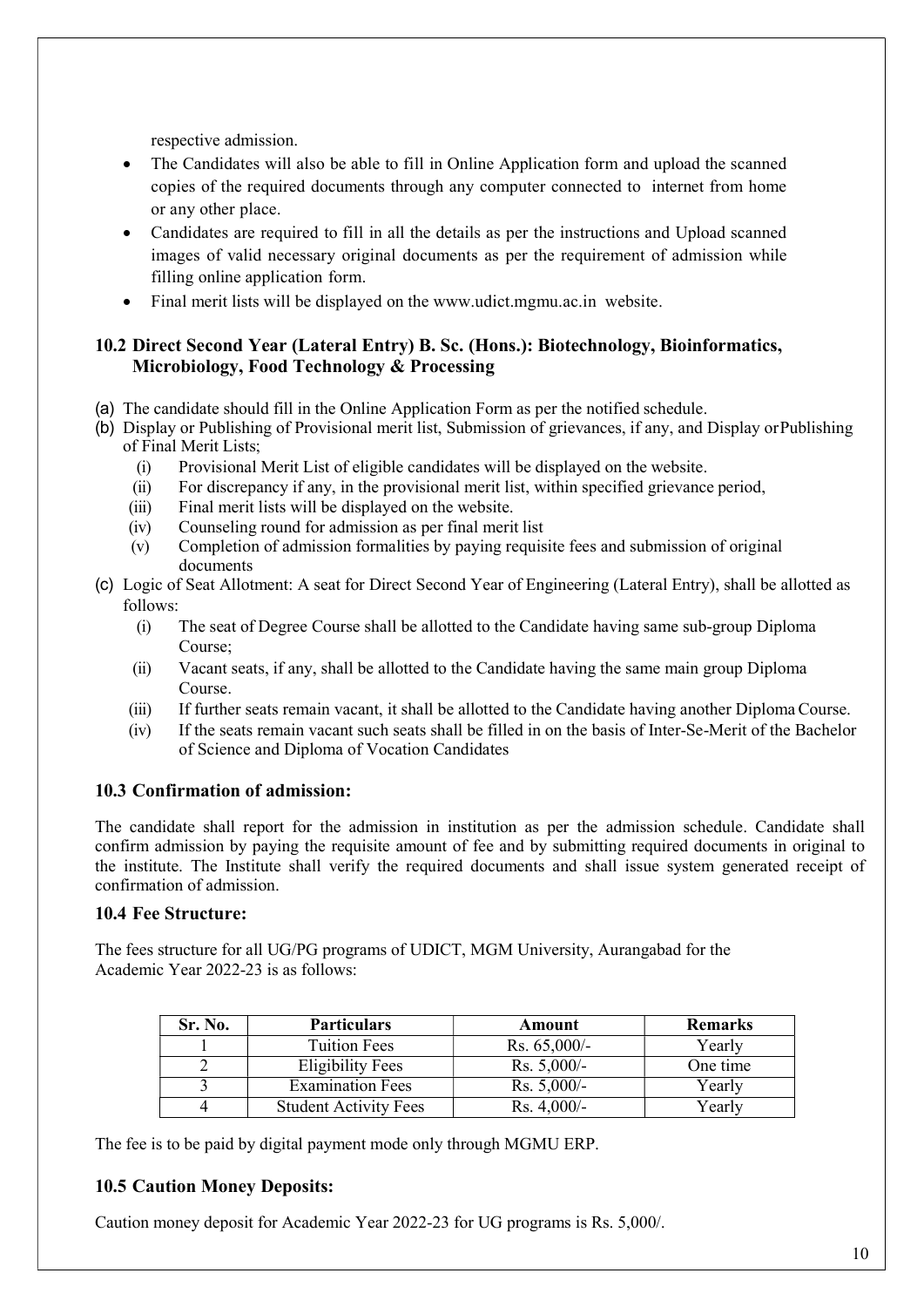Caution money deposit received from the students shall be refunded after successful completion of the program or on cancelling the admission, after recovery of dues if any. However, if candidate does not apply for refund, within 3 complete financial years after the student actually leaves the institution or within 3 complete financial years after the date of successful completion of the program, whichever is earlier the amount of caution money deposit shall be transferred to Students Aid Fund.

#### 11. Cancellation of Admission and Refund of fees.

(New cancelation policy given by MGM University will be added)

#### 12. Documents to be attached along with "Application form for Admission Process"

#### 12.1 Basic and Applied Sciences B.Sc. (Hons.): Biotechnology, Bioinformatics, Microbiology, Food Technology & Processing

The candidates are required to scan the document in .jpg or.gif format (minimum 150 dpi resolution, file size up to 1 MB) and upload the scanned copies of the required documents at the time of filling out the Application form for Admission.

| Sr.<br>N <sub>o</sub> | Type of Candidate                                                                                                                                                     | Attested true copies of documents to be attached along<br>with Application form for Admission                                                                                                                                                                                                                                                                                                                                                                                                                                                               |  |
|-----------------------|-----------------------------------------------------------------------------------------------------------------------------------------------------------------------|-------------------------------------------------------------------------------------------------------------------------------------------------------------------------------------------------------------------------------------------------------------------------------------------------------------------------------------------------------------------------------------------------------------------------------------------------------------------------------------------------------------------------------------------------------------|--|
| 1                     | All Candidates                                                                                                                                                        | SSC (Std. X) marksheet.<br>1.<br>2.<br>HSC/Diploma<br>3. Qualifying Examination mark sheet.<br>4. MGMU - CET 2022/ MHT-CET 2022 marksheet / JEE (Mains) Score<br>card/ PERA-CET 2022 score card/ NATA-2022 score card<br>School Leaving Certificate<br>5.<br>6. Certificate of the Indian Nationality of the candidate.<br>7. AADHAR card.<br>8. Proforma-A in case of Defense Category students<br>Gap Certificate on Rs. 100/- Bond paper for students passing $12th$<br>9.<br>standard examination before June 2022, clearly stating the reason for gap. |  |
|                       | In addition to the above documents 'candidates are required to produce the following <b>additional documents</b><br>depending upon the category to which they belong. |                                                                                                                                                                                                                                                                                                                                                                                                                                                                                                                                                             |  |
| $\overline{2}$        | Maharashtra<br>Candidates                                                                                                                                             | 1.<br>Domicile/ Birth/ Leaving certificate of candidate Indicating place of<br>Birth in the State of Maharashtra.                                                                                                                                                                                                                                                                                                                                                                                                                                           |  |
| 3                     | Backward class<br>Candidates belonging<br>to SC/ST                                                                                                                    | 1. Caste certificate<br>Caste/ Tribe validity certificate<br>2.                                                                                                                                                                                                                                                                                                                                                                                                                                                                                             |  |
| $\overline{4}$        | Backward class<br>Candidates<br>belonging to VJ/DT<br>$-NT(A)/NT(B)/$<br>NT(C) / NT(D)<br>$/$ O.B.C $/$ SBC                                                           | 1. Caste certificate<br>2. Caste validity certificate<br>3.<br>Non creamy layer certificate valid up to 31st March 2023.                                                                                                                                                                                                                                                                                                                                                                                                                                    |  |
| 5                     | Persons with<br>Disability<br>Candidates                                                                                                                              | Certificate in the disability by concerned authority (Proforma C)<br>1.<br>Domicile certificate of candidate.<br>2.                                                                                                                                                                                                                                                                                                                                                                                                                                         |  |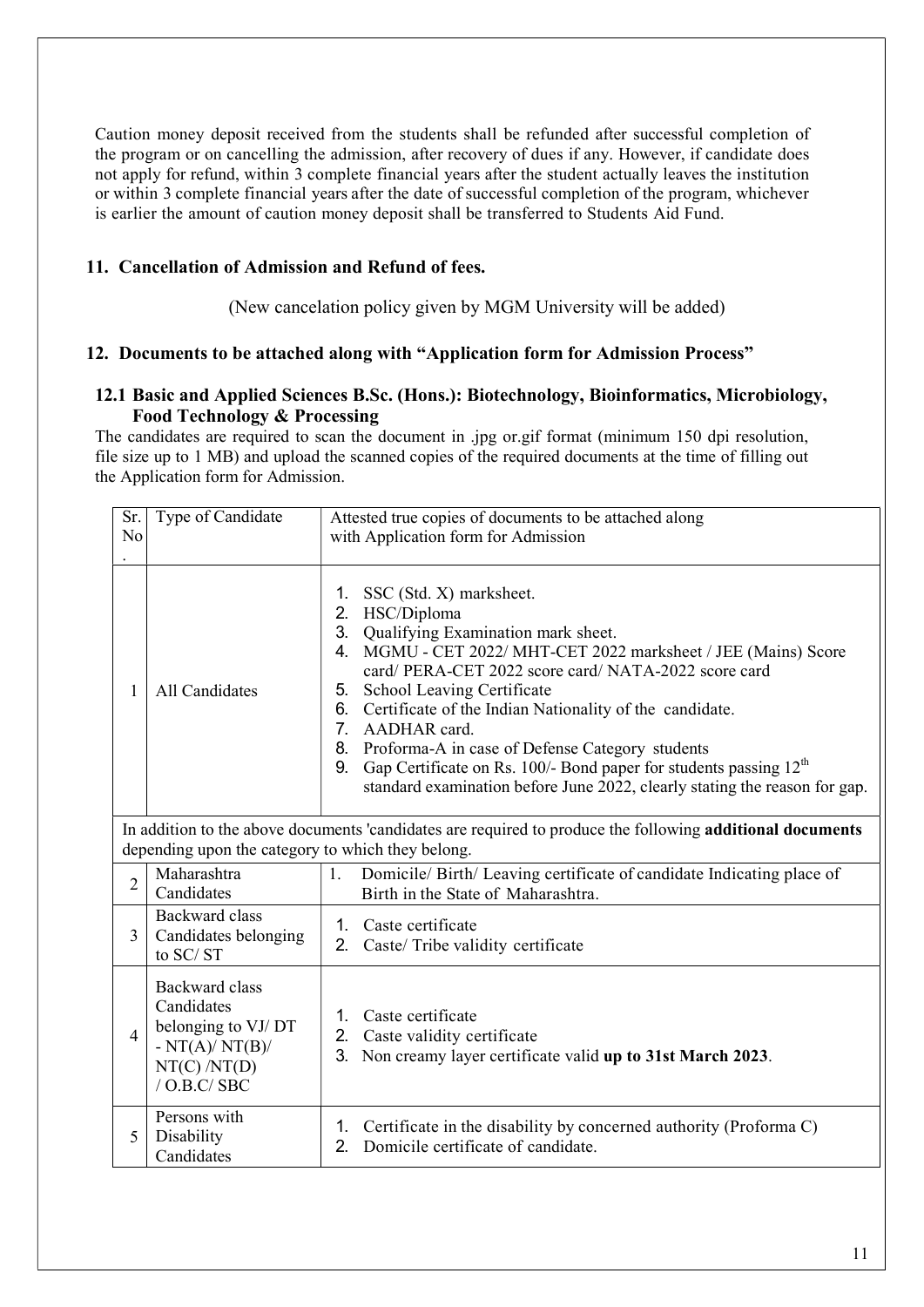| <b>NRI</b> Candidates | NRI Certificate of the Candidate OR of his/her Mother or Father OR the real<br>1.<br>brother/real sister ordinarily residing abroad OR NRI certificate of the<br>persons having bloodrelation with the student who consider such student as<br>'Ward' viz-real brother/sister of father OR real brother/sister of Mother OR<br>father/mother of father OR father/mother of Mother OR 1st degree<br>paternal/maternal cousins, ordinarily residing abroad and should have looked<br>after the candidate as guardian with documentary evidence $\&$ affidavit in<br>support of the aforesaid facts. Parents CDC (Continuous Discharge<br>certificate) if claimant is Merchant Navy employee.<br>Affidavit of candidate/sponsor disclosing his full identity i.e. full name, age,<br>2.<br>residence, occupation, relationship with candidate duly signed by the<br>Candidate/parents/sponsor.<br>3.<br>Passport, Nationality Certificate of sponsor<br>Residence of NRI, Valid VISA of sponsor<br>4.<br>5.<br>Proof of residence i.e. Driving License, Telephone Bill, Property<br>Tax copy, IT return copy of sponsor<br>Proof of residence showing minimum 182 days of stay of sponsor abroad<br>6.<br>for the academic year of admission, prior to the admission date<br>True copy of foreign bank account passbook (copies of main page<br>7.<br>indicating bank name $\&$ address, sponsor name $\&$ address, with entries of<br>last preceding 6 months prior to admission)<br>Affidavit of family chart duly signed by sponsor making clear relationship<br>8.<br>9. Leaving certificates, Birth extracts, mark sheets, PAN Card, Passport,<br>Marriage Certificate of all members shown on family tree/chart.<br>10. Eligibility Certificate from the Association of Indian Universities, New<br>Delhi (AIU) if candidate passed Qualifying examination from abroad.<br>11. Statement of Marks or Certificate of Passing Qualifying/ Equivalent<br>Examination. |
|-----------------------|-----------------------------------------------------------------------------------------------------------------------------------------------------------------------------------------------------------------------------------------------------------------------------------------------------------------------------------------------------------------------------------------------------------------------------------------------------------------------------------------------------------------------------------------------------------------------------------------------------------------------------------------------------------------------------------------------------------------------------------------------------------------------------------------------------------------------------------------------------------------------------------------------------------------------------------------------------------------------------------------------------------------------------------------------------------------------------------------------------------------------------------------------------------------------------------------------------------------------------------------------------------------------------------------------------------------------------------------------------------------------------------------------------------------------------------------------------------------------------------------------------------------------------------------------------------------------------------------------------------------------------------------------------------------------------------------------------------------------------------------------------------------------------------------------------------------------------------------------------------------------------------------------------------------------------------------------------------------------|

#### 12.2 Direct Second Year (Lateral Entry)

- B. Tech. Documents required to be uploaded along with Application Form
- (i) Provisional Passing Certificate.
- (ii) Diploma / B. Sc. / D. Voc. Marks sheet.
- (iii) Leaving Certificate (T.C.)
- (iv) SSC Marks Sheet.
- (v) Nationality Certificate
- (vi) Domicile Certificate Domicile/ Birth/ Leaving Certificate of candidate Indicating place of Birth in the State of Maharashtra.
- (vii) AADHAR card.
- (viii) HSC Marks Sheet (if applicable)
- (ix) Caste Certificate (if applicable)
- (x) Caste Validity Certificate (if applicable)
- (xi) Non creamy layer certificate valid up to 31st March 2023 (if applicable).
- (xii) Gap Certificate on Rs. 100/- Bond paper for students passing Diploma / B. Sc. / D. Voc. examination before June 2022, clearly stating the reason for gap (if applicable)
- (xiii) Equivalence Certificate (if applicable).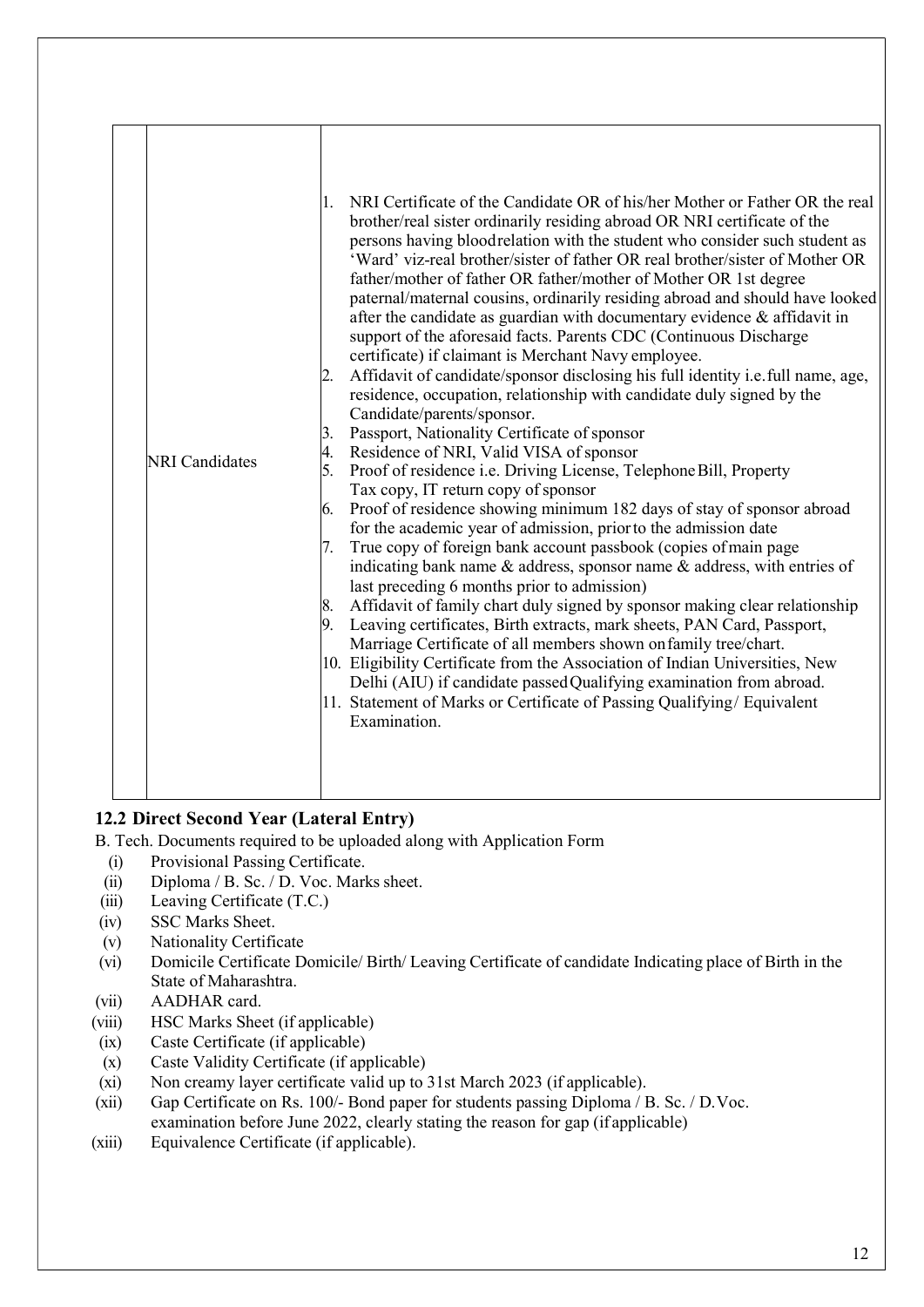#### 13. Miscellaneous provisions

#### 13.1 Conduct and Discipline:

- (i) Failure of the candidate in making full and correct Statements in the application form and/or suppression of any information and/ or submission of false documents shall lead to disqualification during the Admission Process.
- (ii) Students while studying in the MGM University, Aurangabad if found indulging in antinational activities contrary to the provisions of Acts and Laws enforced by Government or in any activity contrary to rules of discipline, will be liable to be expelled from the University without any notice.

#### 13.2Action against ragging:

Maharashtra Prohibition of Ragging Act 1999 and Prevention and Prohibition of Ragging (Appendix 12 published in AICTE Approval Process Handbook 2011-12).

And their amendments which may be published from time to time. The Maharashtra Prohibition of Ragging Act 1999 is in effect from 15th May, 1999 has the following provisions for Action against Ragging.

- a) Ragging within or outside of MGM University, Aurangabad is prohibited
- b) Whosoever directly or indirectly commits, participates in, abets, or propagates ragging within or outside MGM University, Aurangabad shall, on conviction, be punished with imprisonment for a term up to 2 years and / or penalty, which may extend to ten thousand rupees.
- c) Undertaking from the candidate shall be taken while admitting the candidate in the Institute.

#### 13.3Hostel Accommodation:

Accommodation in Hostel cannot be guaranteed to the admitted candidates. All the Candidates are advised to personally verify the availability of Hostel, Hostel fees payable etc. from the MGM University, Aurangabad.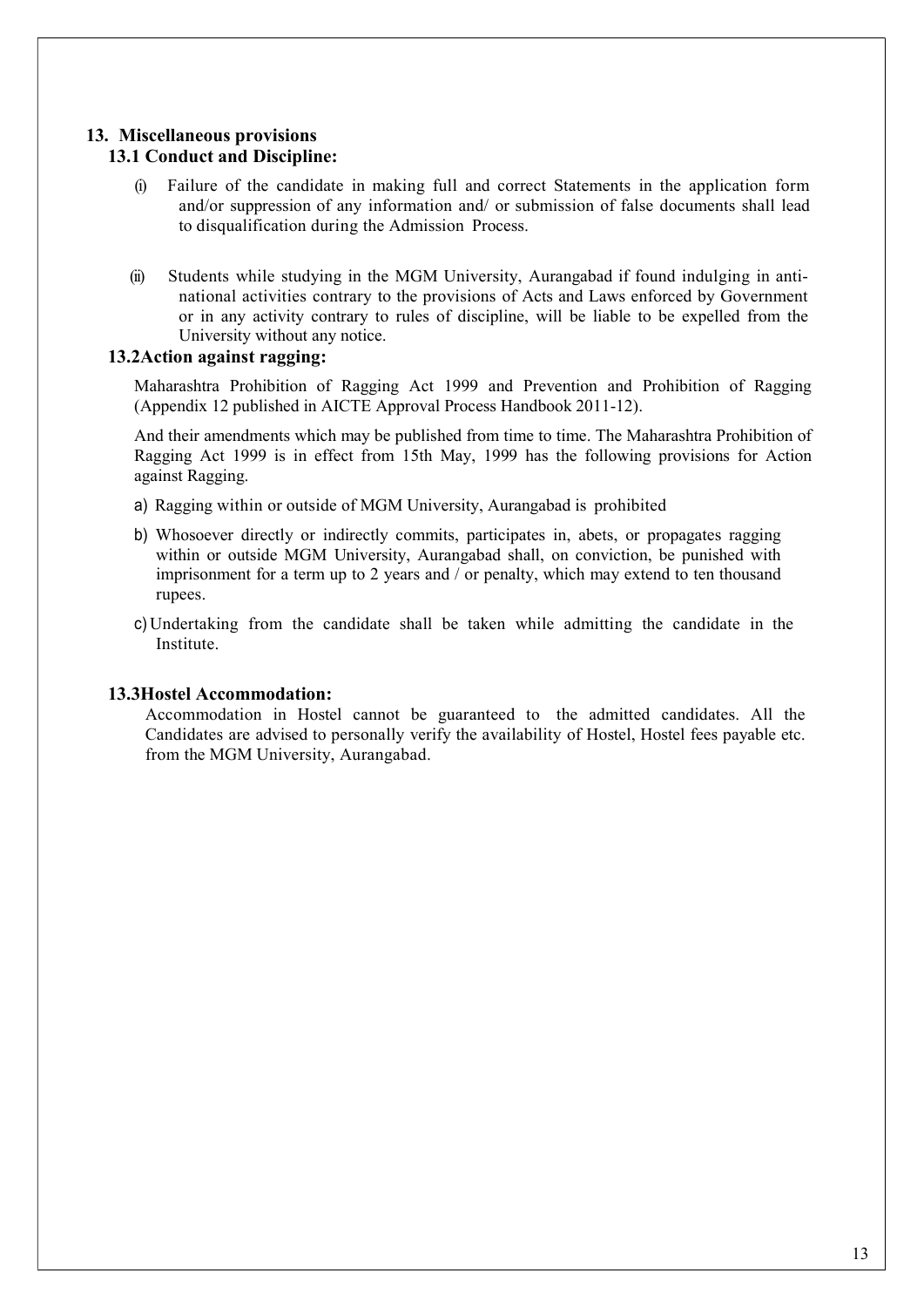#### Appendix I

#### AFFIDAVIT BY THE STUDENT

(This matter has to be typed on a non-judicial stamp paper of Rs. 100/-)

- 1) I, ..................................................................................................................... (Full name of student with admission/registration/ enrolment number) s/o d/o Mr./Mrs./Ms., ................................................................................. having been admitted to (name of the institution), have received a copy of the UGC Regulations on Curbing the Menace of Ragging in Higher Educational Institutions, 2009, (hereinafter called the "Regulations") carefully read and fully understood the provisions contained in the said Regulations.
- 2) I have, in particular, perused clause 3 of the Regulations and am aware as to what constitutes ragging.
- 3) I have also, in particular, perused clause 7 and clause 9.1 of the Regulation and am fully aware of the penal and administrative action that is liable to be taken against me in case I am found guilty of or abetting ragging, actively or passively, or being part of a conspiracy to promote ragging.
- 4) I hereby solemnly aver and undertake that (a) I will not indulge in any behavior or act that may be constituted as ragging under clause 3 of the Regulations. (b) I will not participate in or abet or propagate through any act of commission or omission that may be constituted as ragging under clause 3 of the Regulations.
- 5) I hereby affirm that, if found guilty of ragging, I am liable for punishment according to clause 9.1 of the Regulations, without prejudice to any other criminal action that may be taken against me under any penal law or any law for the time being in force.
- 6) I hereby declare that I have not been expelled or debarred from admission in any institution on account of being found guilty of, abetting or being part of a conspiracy to promote, ragging; and further affirm that, in case the declaration is found to be untrue, I am aware that my admission is liable to be cancelled. Declared this ..............day of.............. month of ................................................... year.

#### Signature of deponent

Name:

#### VERIFICATION

Verified that he contents of this affidavit are true to the best of my knowledge and no part of the affidavit is false and nothing has been concealed or misstated therein. Verified at .............. (place) on this the .............. (day), of .............. (month), ............................ (year).

Signature of deponent

Solemnly affirmed and signed in my presence on this the .......................... (day) of ..............(month), .................. (year) after reading the contents of this affidavit.

#### OATH COMMISSIONER / ADVOCATE AND NOTARY PUBLIC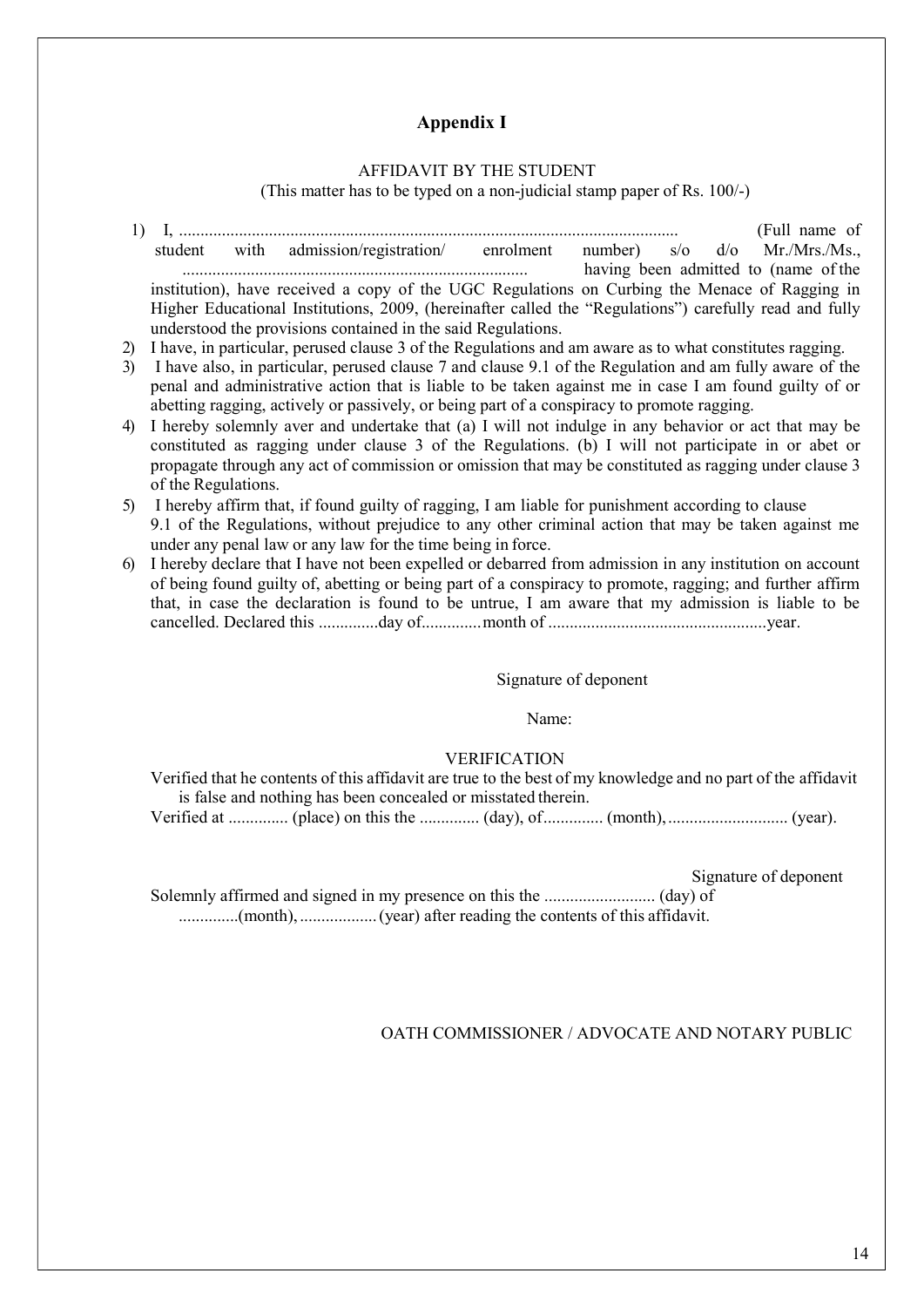#### Appendix II

#### AFFIDAVIT BY THE PARENT / GUARDIAN

(This matter has to be typed on a non-judicial stamp paper of Rs. 100/-)

1) Mr./Mrs./Ms. .................................................................................................... (full name of parent /guardian) father/ mother/ guardian of ................................................................................., (full name of student with admission/registration/ enrolment number), have been admitted to (name of the institution), have received a copy of the UGC Regulations on Curbing the Menace of Ragging in Higher Educational Institutions, 2009, (hereinafter called the "Regulations"), carefully read and fully understood the provisions contained in the said Regulations.

- 2) I have, in particular, perused clause 3 of the Regulations and am aware as to what constitutes ragging.
- 3) I have also, in particular, perused clause 7 and clause 9.1 of the Regulations and am fully aware of the penal and administrative action that is liable to be taken against my ward in case he/she is found guilty of or abetting ragging, actively or passively, or being part of a conspiracy to promote ragging.
- 4) I hereby solemnly aver and undertake that a) My ward will not indulge in any behavior or act that may be constituted as ragging under clause 3 of the Regulations. b) My ward will not participate in or abet or propagate through any act of commission or omission that may be constituted as ragging under clause 3 of the Regulations.
- 5) I hereby affirm that, if found guilty of ragging, my ward is liable for punishment according to clause 9.1 of the Regulations, without prejudice to any other criminal action that may be taken against my ward under any penal law or any law for the time being in force.
- 6) I hereby declare that my ward has not been expelled or debarred from admission in any institution on account of being found guilty of, abetting or being part of a conspiracy to promote, ragging; and further affirm that, in case the declaration is found to be untrue, the admission of my ward is liable to be cancelled.

Declared this ..........................day of ............. month of ............................... year. Signature of Deponent Name: Address: Telephone / Mobile No:

#### VERIFICATION

Verified that the contents of this affidavit are true to the best of my knowledge and no part of the affidavit is false and nothing has been concealed or misstated therein. Verified at ............................ (place) on this the............................ (day), of .................................... (month), ......................... (year). Signature of deponent Solemnly affirmed and signed in my presence on this the .................

(day), of .................... (month), ...................... (year) after reading the contents of this affidavit.

OATH COMMISSIONER / ADVOCATE AND NOTARY PUBLIC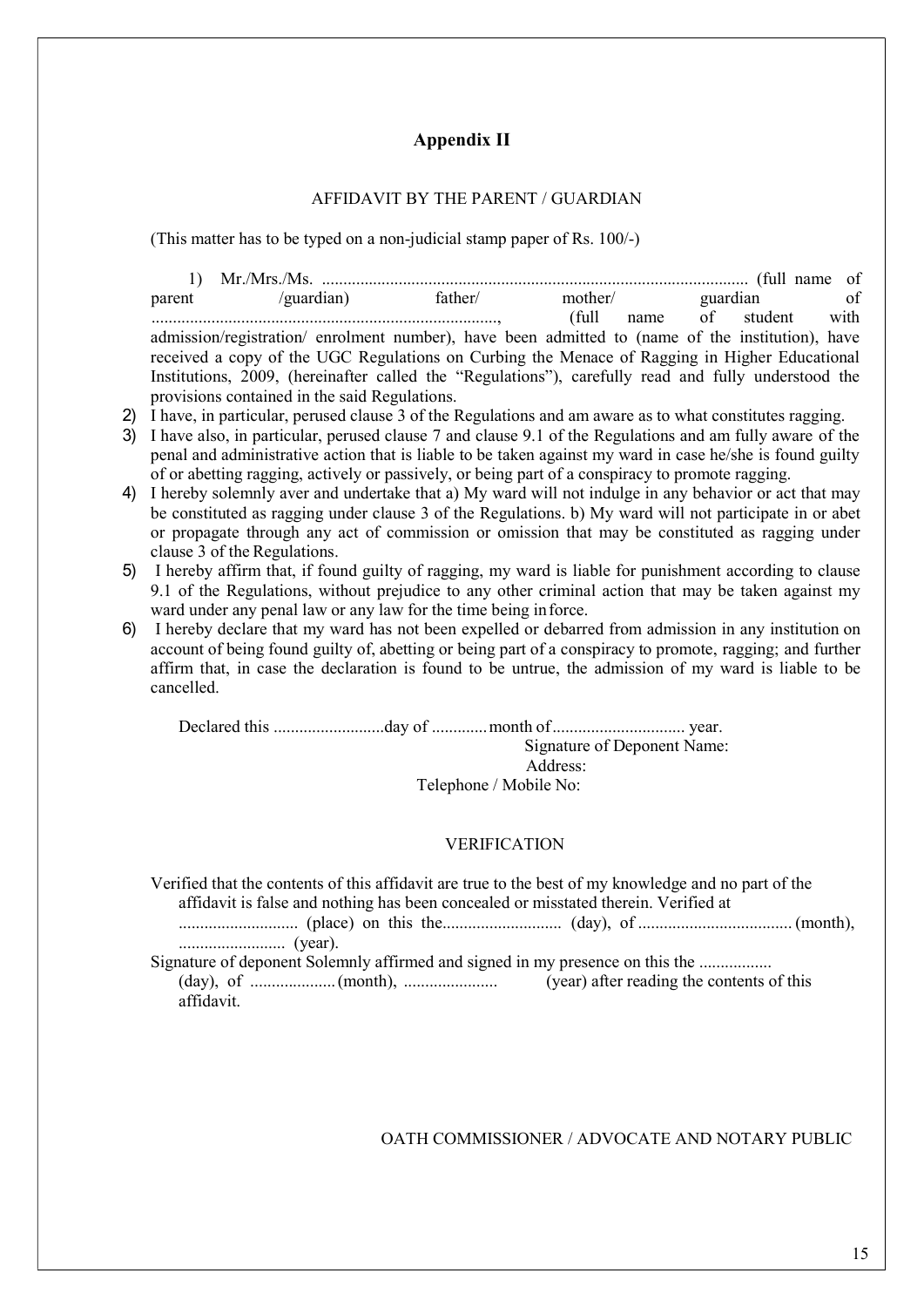#### Proforma – A

(To be issued on the Printed Letter Head of the concerned office)

(For Def-1, Def-2, Def-3 Candidates)

(For Sons and Daughters of defense service personnel)

#### CERTIFICATE

| (Full name of the Employee with Rank of the Employee) |  |
|-------------------------------------------------------|--|
|                                                       |  |
|                                                       |  |
|                                                       |  |
|                                                       |  |

| to First year of Four-Year Degree course in Engineering / Technology for the academic year 2022-23. |  |
|-----------------------------------------------------------------------------------------------------|--|

|           | Outward NO. $\dots \dots \dots \dots \dots \dots$ |
|-----------|---------------------------------------------------|
| Date      | .                                                 |
| $Place -$ |                                                   |

(Signature) Name and Designation of the Authority Not below the Rank of Commandant Or Equivalent/District Sainik Welfare Officer

Seal of the **Office** 

Note :-

1. This certificate is not to be issued for the Civilian Staff working in the Indian Army / Navy / Air Force.

2. For Def-1, Def-2, Def-3 Candidates, above pro forma is to be accompanied by attested copy of Domicile certificate of parent who is in active service or ex-serviceman.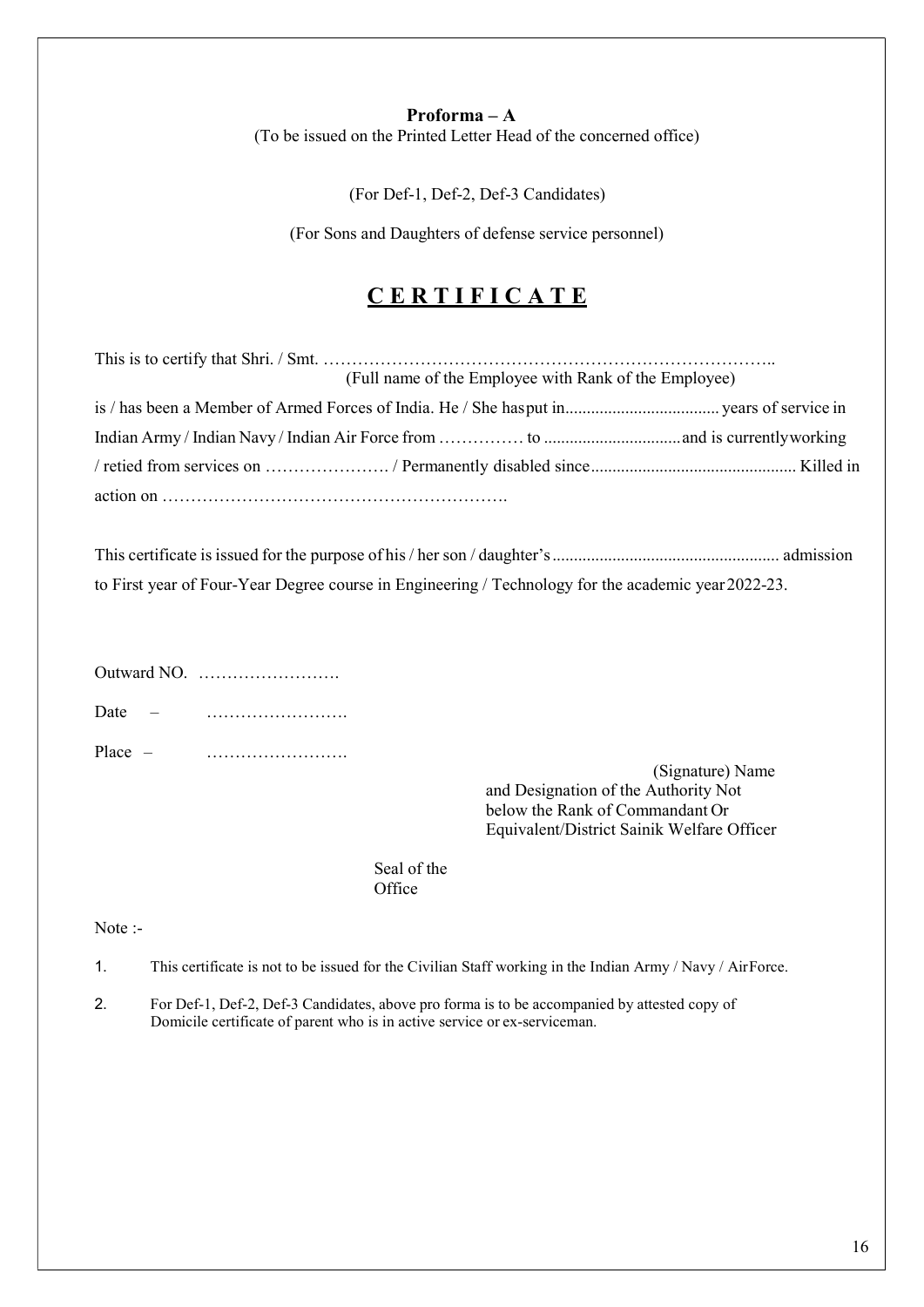#### Proforma – B

(Format of Undertaking from the Student for not producing Degree Certificate or Mark list at the time of submission of Registration)

This is to certify that Mr./Ms. is …………………………………………………………..

Studying in BE/ B.Tech. /B.Sc./BCA/B. Com/B.A./BCS .................................................... in (Institute)

....................................................................................................................... as a regular student.

My final year result is not yet declared. I will produce the mark list/ degree certificate on or before

---------------- If I will unable to produce the mark list/ degree certificate on or before ---------------- my admission can be treated as cancelled.

#### Signature of the candidate